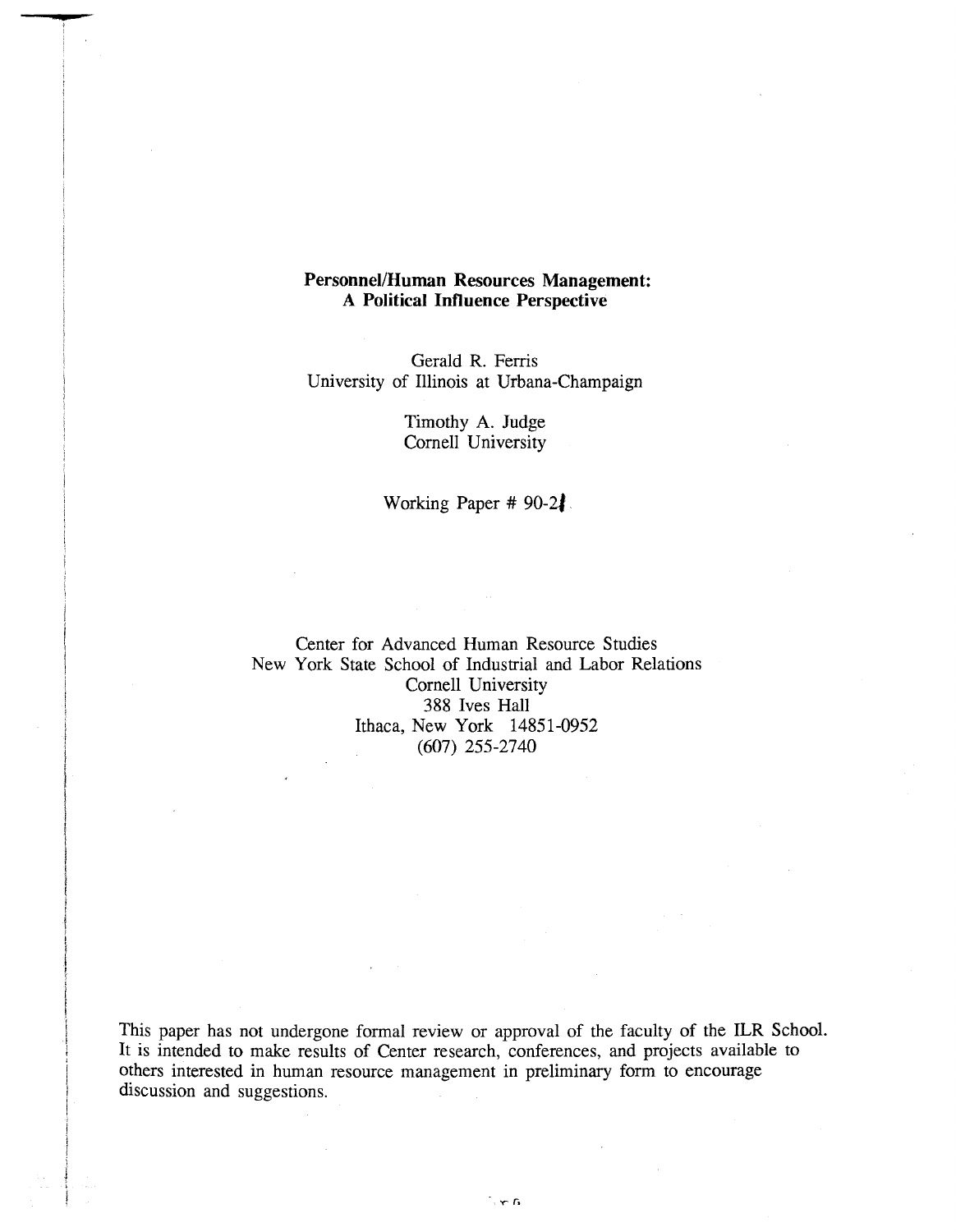# Abstract

It was suggested over ten years ago that new and different perspectives needed to be applied to the Personnel/Human Resources Management (P/HRM) field in an effort to promote theory and research and expand our understanding of the dynamics underlying P/HRM processes. Both theory and research are emerging which characterize important P/HRM decisions and activities substantially influenced by opportunistic behavior of both subordinates and supervisors. The purpose of the present review is to systematically examine the P/HRM field from a political influence perspective, reviewing existing theory and research and discussing future directions. as

> Property of **MARTIN-P. CATHERWOOD LIBRAFY . TORK STATE** SCH60L **INDUSTRIAL AND LABOR RELATIONS Cornell University**

 $HF$ SSlf'9  $A2$ .  $W<sub>12</sub>$  $D_0.9b-1$ 

2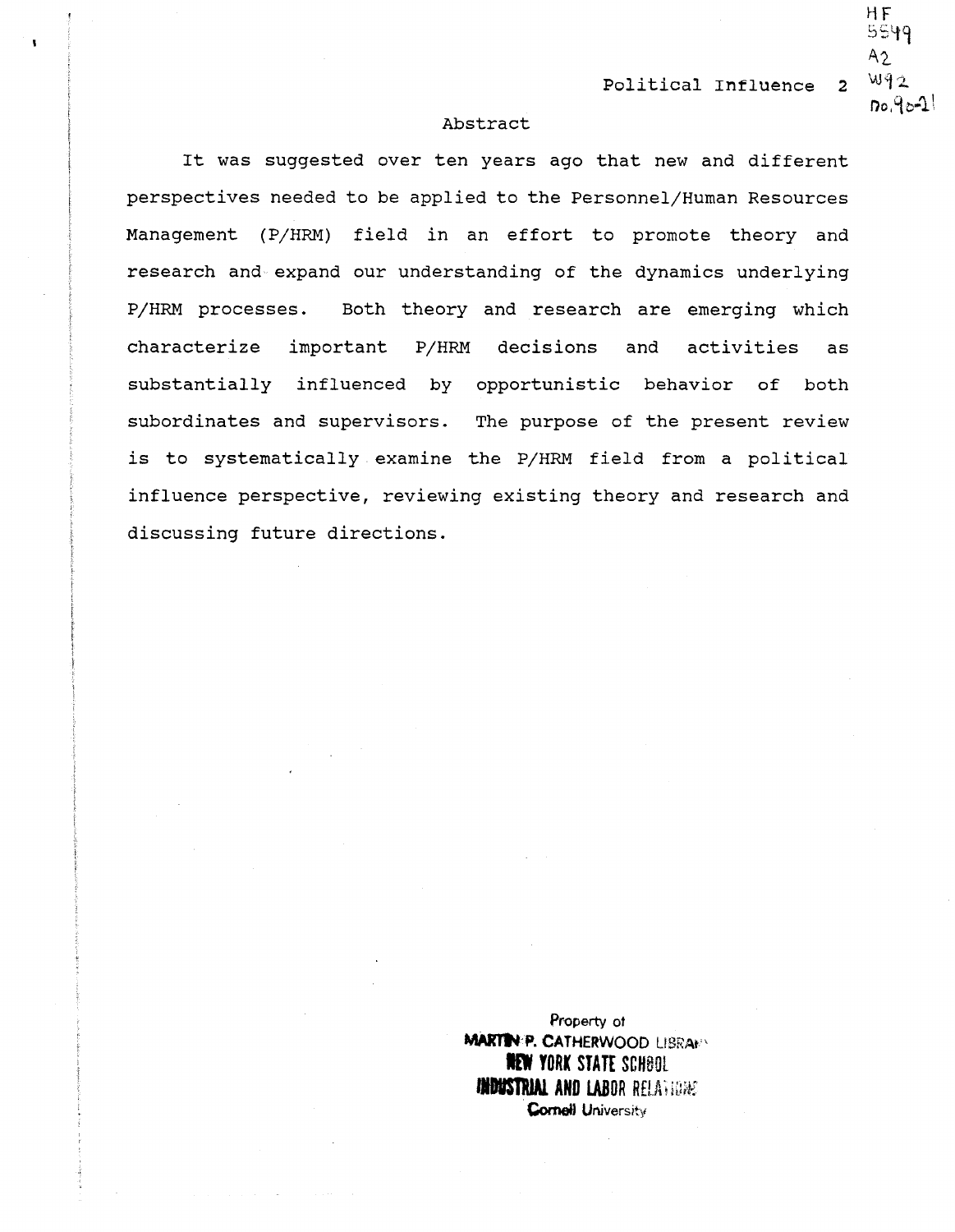Personnel/Human Resources Management:

A Political Influence Perspective The field of Personnel/Human Resources Management (P/HRM) has evolved, over the years, from a largely record-keeping, maintenance function to one of generally acknowledged strategic importance to the organization (e.g., Butler, Ferris, & Napier, 1991; Rowland & Ferris, 1982). Furthermore, from a research standpoint, P/HRM has advanced from a primarily atheoretical, "problem-driven" discipline (i.e., research generated by the need to solve real-world problems or address issues of major importance to the practice of P/HRM), to one actively concerned with both theoretical and methodological development. Over ten years ago, Ferris (1980) called for alternative theoretical and methodological perspectives on P/HRM efforts to advance our understanding and promote theory and research. In recent years, a number of different perspectives have been taken in the P/HRM field, including economic/utility and international, as well as the more macro-level organization theory and strategy perspectives. Some of these perspectives have been examined and reflected in previous Yearly Review articles (Fisher, 1989; Mahoney & Deckop, 1986).

The purpose of this Yearly Review article is to examine the P/HRM field from a political influence perspective; a perspective that has been actively pursued in other fields, but has only recently been suggested as a way of viewing the P/HRM field (Ferris & King, 1990; Frost, 1989). A reasonably comprehensive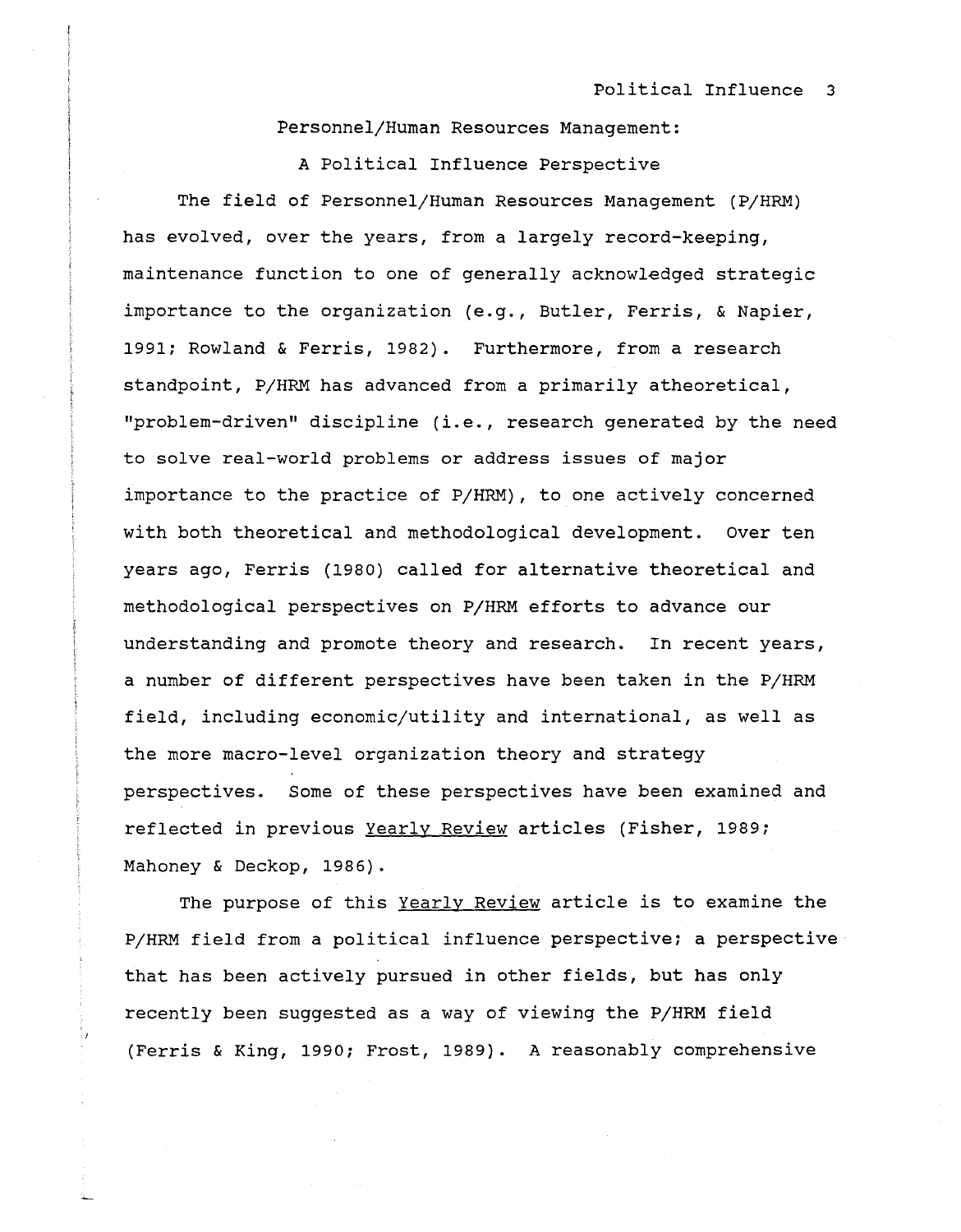review is reported on theory and research concerning political influence processes and how they emerge to affect key P/HRM decisions and activities.

**r-**

The Political Influence Perspective

Organizational scientists have developed different notions of what constitutes political behavior, and these notions have come from a number of different disciplines. Some have defined politics in terms of the behavior of the interest groups to use power to influence decision making (Pettigrew, 1973; Tushman, 1977), or through coalition-building and bargaining (Bacharach & Lawler, 1980). Others have focused on the self-serving and organizationally nonsanctioned nature of individual behavior in organizations (e.g., Burns, 1961; Porter, 1976; Farrell & Peterson, 1982; Mayes & Allen, 1977; Schein, 1977; Gandz & Murray, 1980). still others have characterized organizational politics as a social influence process with potentially functional or dysfunctional organizational consequences (Allen, Madison, Porter, Renwick, & Mayes, 1979; Ferris, Russ, & Fandt, 1989b; Porter, Allen, & Angle, 1981), or simply the management of influence (Madison, Allen, Porter, Renwick, & Mayes, 1980). While subscribing to aspects of several of these definitions, Pfeffer (1981b) more directly established the linkage between politics and power, and conceived of organizational politics as "the study of power in action" (p. 7). Mintzberg (1983) referred to politics as "individual or group behavior that is informal, ostensibly parochial, typically divisive, and above all, in the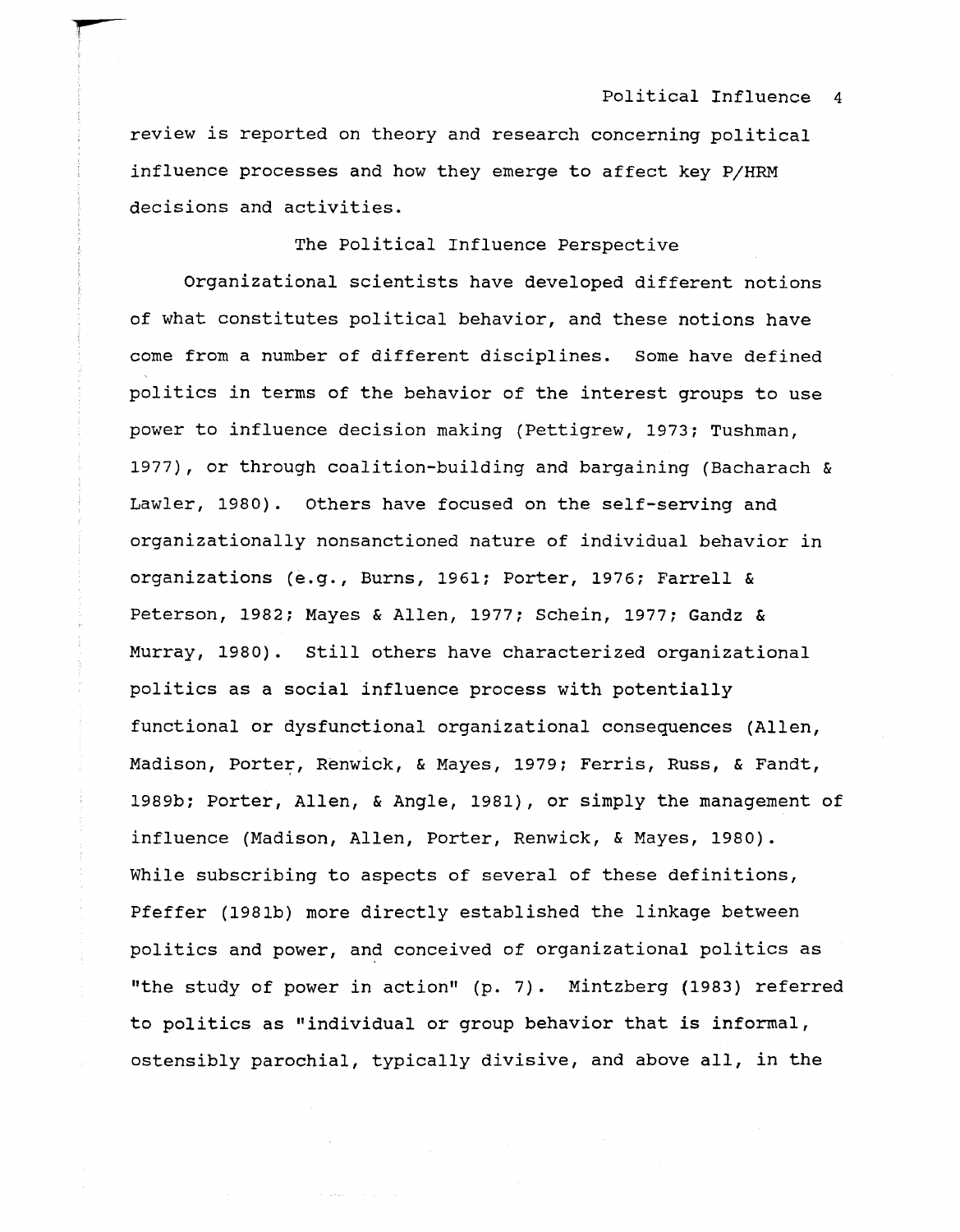technical sense, illegitimate **--** sanctioned neither by formal authority, accepted ideology, nor certified expertise (though it may exploit anyone of these)" (p. 172).

|<br>|<br>|

Yet other views of political influence have adopted a decidedly more social psychological perspective, and have conceptualized such influence as impression management, often isolating on the particular tactic of ingratiation (e.g., Gardner & Martinko, 1988; Liden & Mitchell, 1988; Ralston, 1985; Wortman & Linsenmeier, 1977). Schlenker (1980), a leading impression management theorist, has defined impression management as "the conscious or unconscious attempt to control images that are projected in real or imagined social interactions" (p. 6). Whereas the foregoing do not exhaust all possible definitions of political influence, they provide a representative sample.

It appears to be of much less use, for purposes of this article, to offer yet another definition of the politics construct, than it is to capture the essence of and develop a working notion of political influence that makes sense for our examination of P/HRM decisions and activities. Consistent with this objective, the notion of political influence as the management of shared meaning adopted by Ferris, King, Judge, and Kacmar (in press) is used in this article. This notion is derived from Sederberg (1984), who believed politics consists of any deliberate attempt to "create, maintain, modify, or abandon shared meanings" (p. 7) among participants in social settings. Rather than inherent properties of situations, meanings are the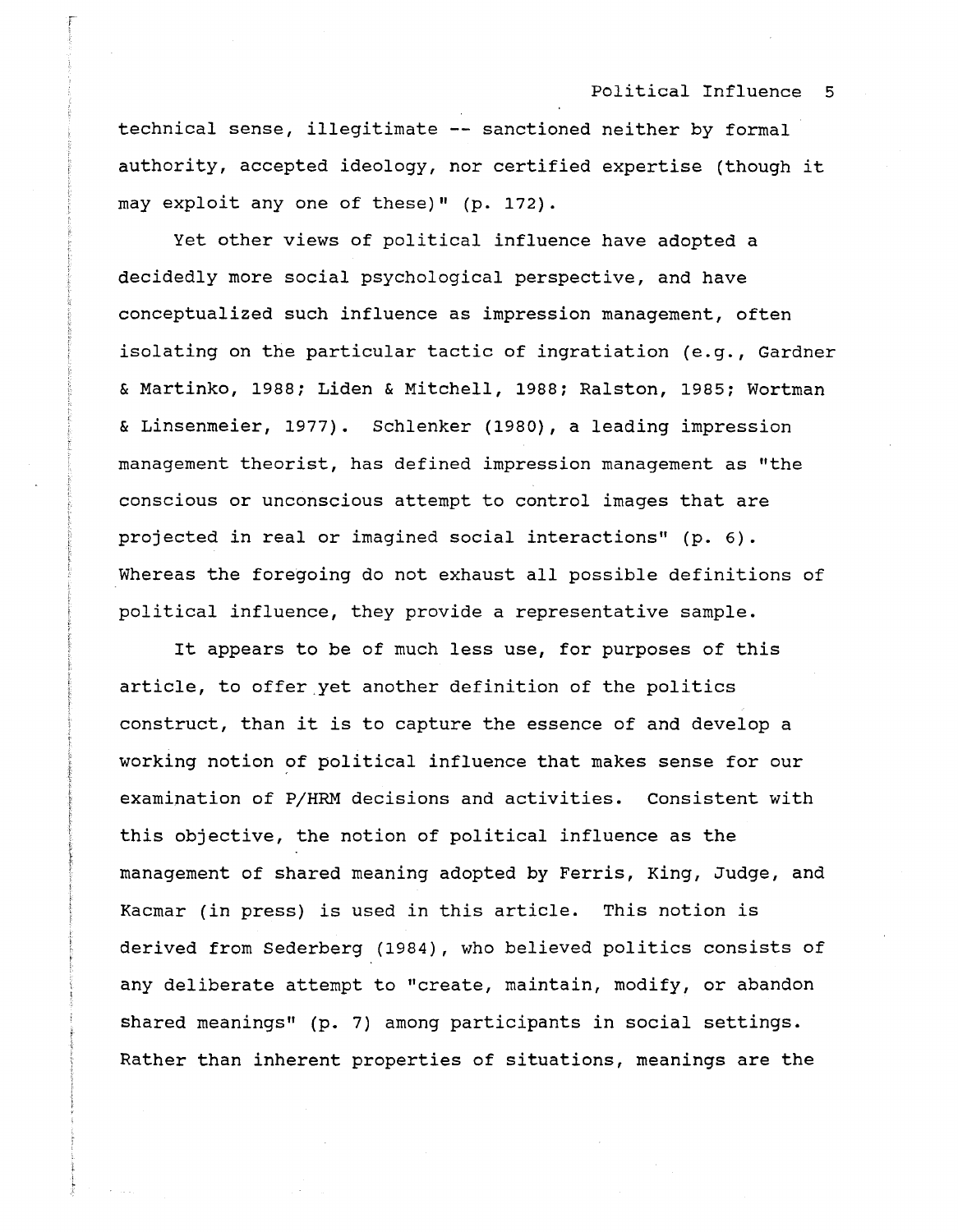result of our responses to those situations and our subsequent interpretations. Whether more or less, we all have a say in the interpretations of those events and some consensus forms, usually legitimized by organizational symbols and myths. These "shared meanings" then provide guidelines for future interpretations and organizational behavior. The idea is to manage the meaning of the situation to produce the outcomes desired.

--r--

f';

According to Sederberg {1984}, all behavior is not political since the emphasis is on deliberate attempts to control the meanings shared by all. This omits non-deliberate behavior such as routine or mindless activity and types of deliberate behavior that are not specifically geared toward creating, maintaining, or altering shared meanings. Characterizing political influence as deliberate attempts to manage or control the meanings shared by others provides an interesting opportunity to examine how employees in organizations, as well as job applicants, use this process to influence key human resource decisions. This characterization is similar to the "managed thought" notion proposed by Chatman, Bell, and Staw (1986) in their discussion of the role of impression management in organizations.

## Political Influence Tactics

A number and variety of different political influence tactics have been identified and examined in organizational research (Kipnis, Schmidt, & wilkinson, 1980; Porter et ai., 1981; Schriesheim & Hinkin, 1990; Tedeschi & Melburg, 1984; Yukl & Falbe, 1990). However, it is probably most convenient, for the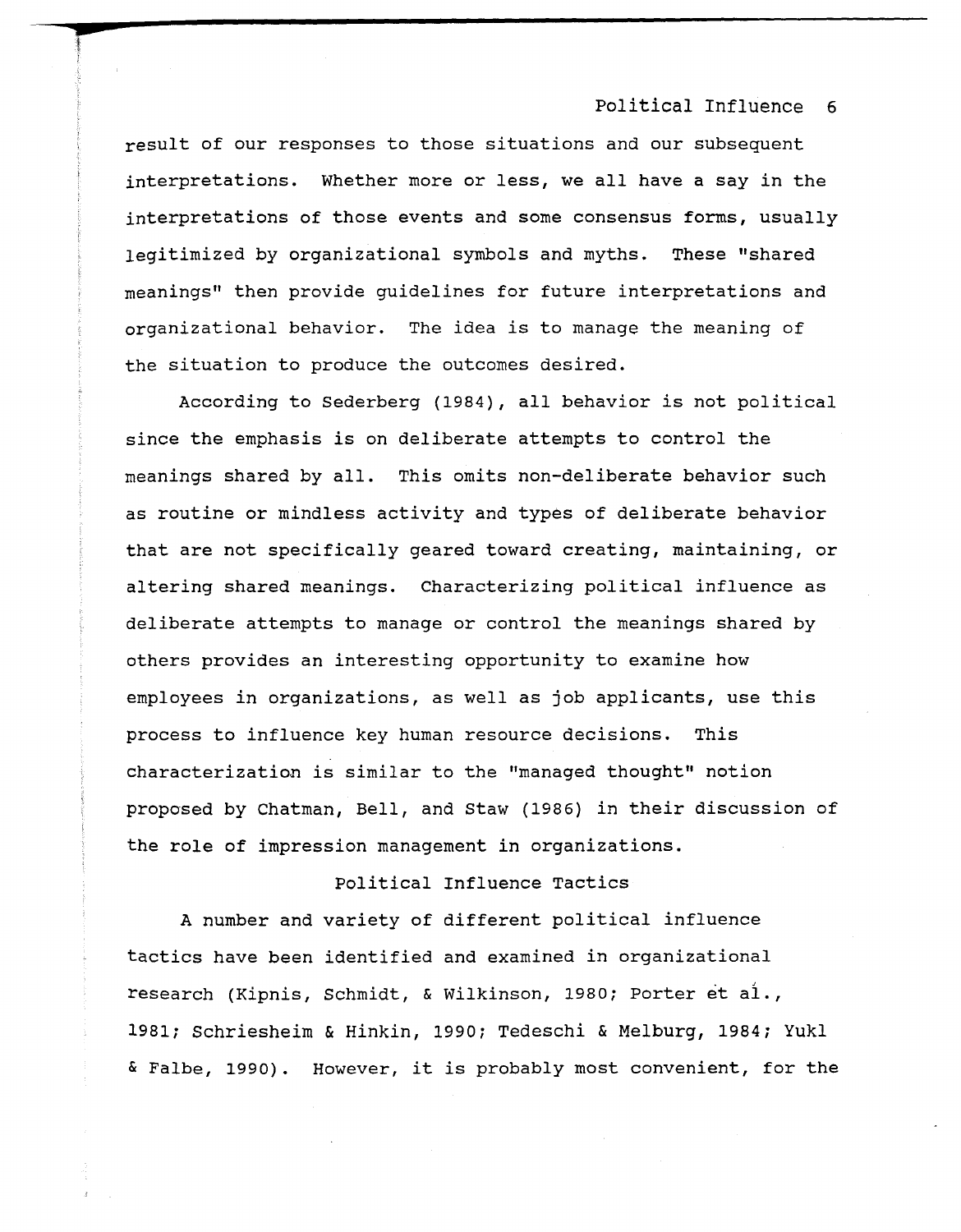present purposes, to think of influence tactics as falling into two categories: assertive tactics and defensive tactics. Perhaps the best known assertive tactic is ingratiation. Ingratiation can take a number of forms such as favor doing, other enhancement (e.g., flattery), opinion conformity (i.e., expressing opinions similar to a focal other), or subservient behavior (the "utility or humility") . other types of assertive tactics involve self-promotion, or the act of bringing to light one's personal accomplishments, characteristics, or qualities in order to present oneself in the most favorable manner. Self promotion can take at least two different forms, materializing as entitlements or enhancements. Entitlements involve verbal claims of responsibility for positive events or outcomes that have occurred, even when one cannot actually be rightfully credited with such outcomes. Enhancements refer to attempts to exaggerate or make more of one's accomplishments than is justified. Thus, the category of assertive influence tactics involves proactive efforts to manipulate or manage images conveyed to important others, and consequently to manage shared meanings. Most of our research has focused on employee assertive tactics because this category is more typical of the ways the dark side of politics is played out in human resource systems, as we will see in the following sections of the paper.

The other category of influence behaviors is defensive tactics, and refers to more reactive attempts to circumvent negative outcomes. For example, in situations of poor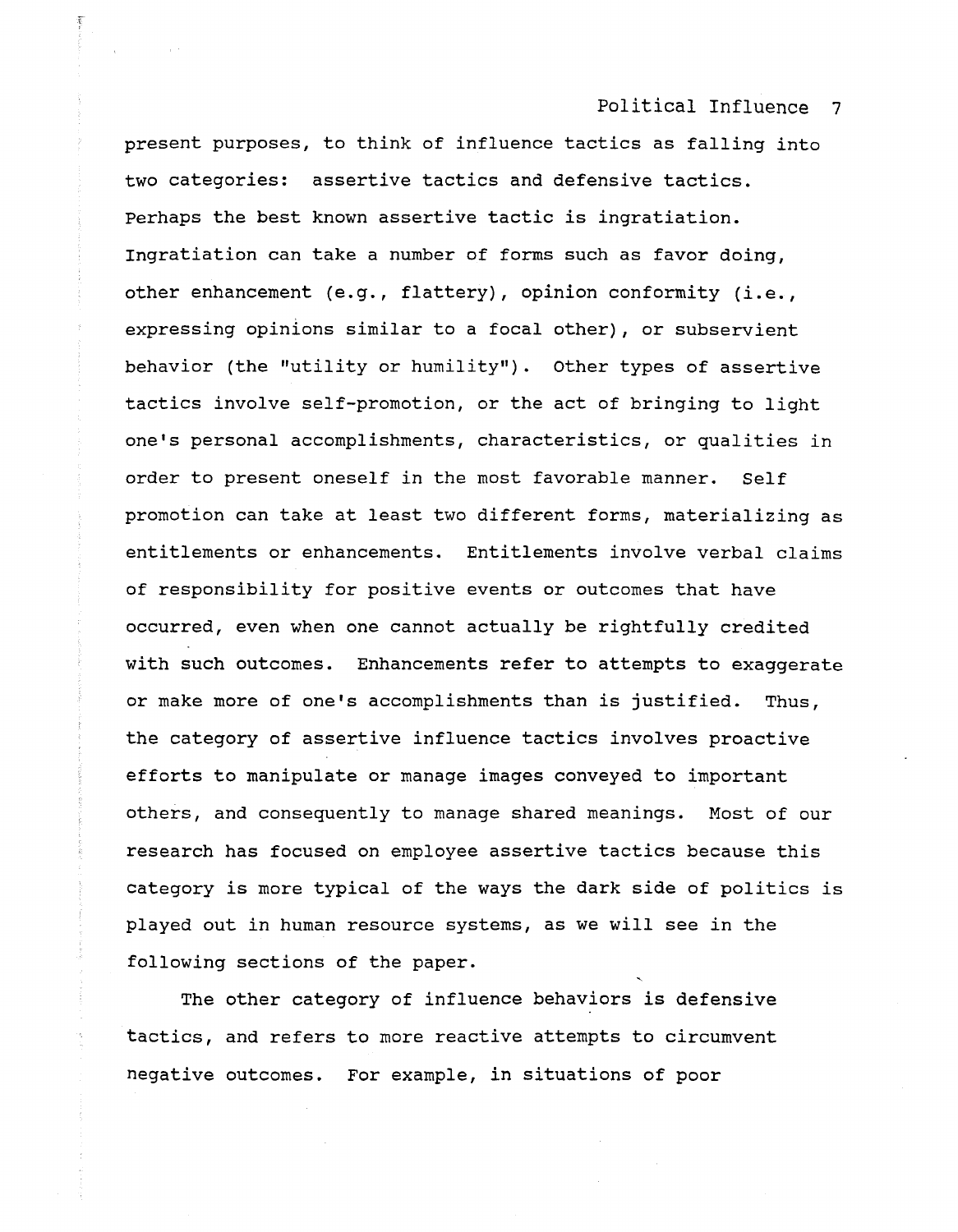performance, employees may utilize tactics such as apologies, excuses, justifications, or disclaimers in order to prevent negative consequences (e.g., Wood & Mitchell, 1981). Taken together, these two categories of influence tactics provide some indication of the nature of political influence tactics in organizations, and the diversified portfolio of techniques that are brought to bear upon human resource systems and decisions. Furthermore, not all influence behaviors are similarly perceived or equally effective, as will be seen in the subsequent review of empirical research.

The P/HRM Context: Antecedents of Political Behavior

Political behavior, like any other behavior in organizations, does not operate in a vacuum. The use of influence tactics is undoubtedly enhanced by some aspects of the environment and suppressed by others. Past theoretical efforts and empirical findings have suggested the existence of several environmental antecedents to political influence behavior.

# Ambiquitv and Formalization

Ferris et al. (1989b) have suggested that influence behavior is more apt to occur in ambiguous environments. One way to define ambiguity is the absence of information. When ambiguity is high, the individual may have few clues in which to direct their behavior. Absent clear behavioral cues, Ferris et al. argued the greater the probability of furthering one's self-interest by engaging in influence behavior. As Ferris et al. have suggested, when the situation is ambiguous -- meaning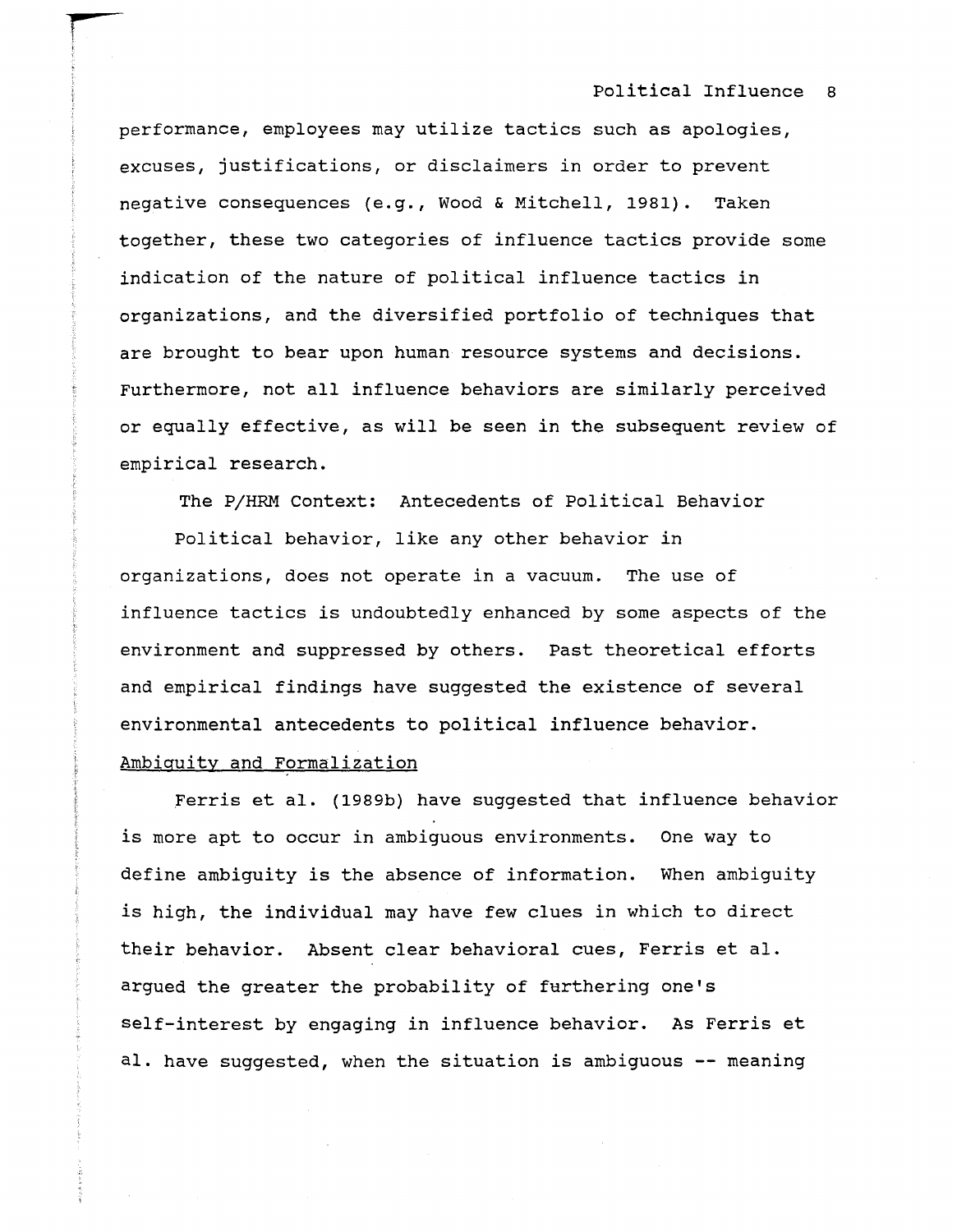that clear evaluation criteria do not exist **--** reliance is often placed on subjective criteria for personnel decisions. Given Mintzberg's (1983) reference to the informal nature of political behavior, ambiguous environments with reliance on the subjective is an environment in which the use of influence tactics is likely to flourish. For example, Gilmore and Ferris (1989a, 1989b), discussing ambiguity in the context of the employment interview, offered the interesting proposition that inexperienced interviewers with little information about the job provide a receptive forum for applicant influence behaviors.

The importance of ambiguity on the use of influence tactics has been reinforced by the findings from several studies. and Ferris (1990) found that ambiguity coupled with Fandt accountability led to greater management of information by individuals. Closely related to ambiguity is the degree of formalization in organizations. Formalized procedures in organizations serve to reduce ambiguity in order to place closer controls on behavior. Thus, in highly formalized organizations individuals would be expected to be less likely to perceive that their influence tactics would be effective. Mintzberg's (1983) research demonstrated that political behavior was weakest in formalized organizations. However, Ferris, Judge, and Rowland (1990) found no significant relationship between perceived formalization and the use of influence tactics.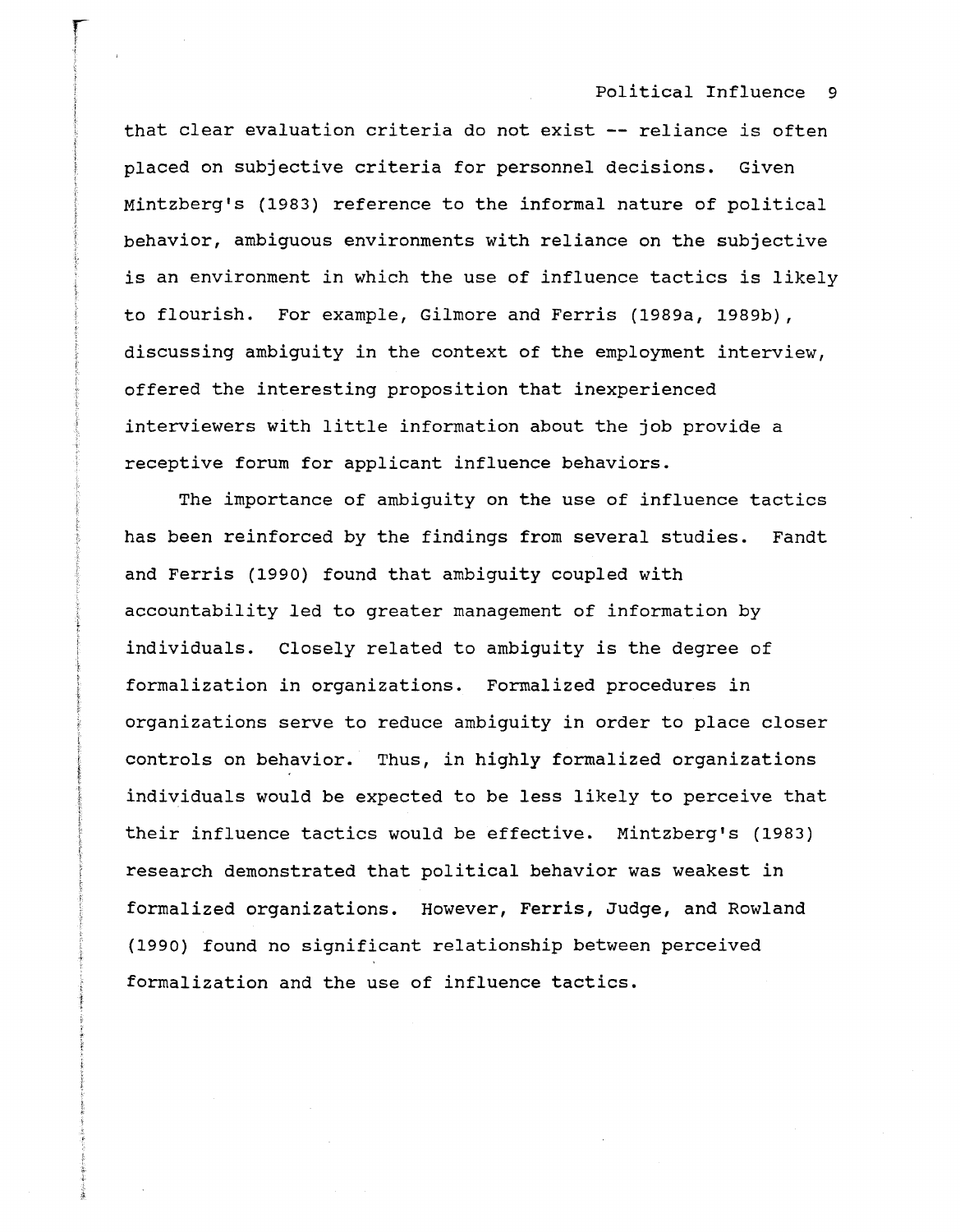# spatial Distance

Ferris et al. (1990) argued that one of the more important situational determinants of influence behaviors may be spatial distance, or the proximity in which subordinates work with their supervisors. Ferris et al. hypothesized that the effect of spatial distance is likely to depend on the type of influence tactic employed. For tactics oriented toward the job (e.g., covering up a negative event), distance between the supervisor and subordinate was thought to allow greater opportunity to enact job-focused tactics beyond the watchful eye of the supervisor. However, tactics oriented toward the supervisor (e.g., volunteering to help the supervisor with his or her tasks) obviously require the supervisor's presence! Therefore, decreased spatial distance was thought to promote the use of supervisor-focused influence tactics. Ferris et al. found that spatial distance did result in significantly greater use of supervisor-focused tactics, but no significant decrease in the use of job-focused tactics.

# **Accountability**

Caldwell and O' Reilly (1982) found that those having the most responsibility were more likely to manage impressions. In a sense, these individuals have the most to lose in terms of their position power by not managing impressions. Further, Pfeffer (1981a) argued that one way for high position holders to add to their power base and perceived image is to present favorable impressions. Fandt and Ferris (1990) found that accountability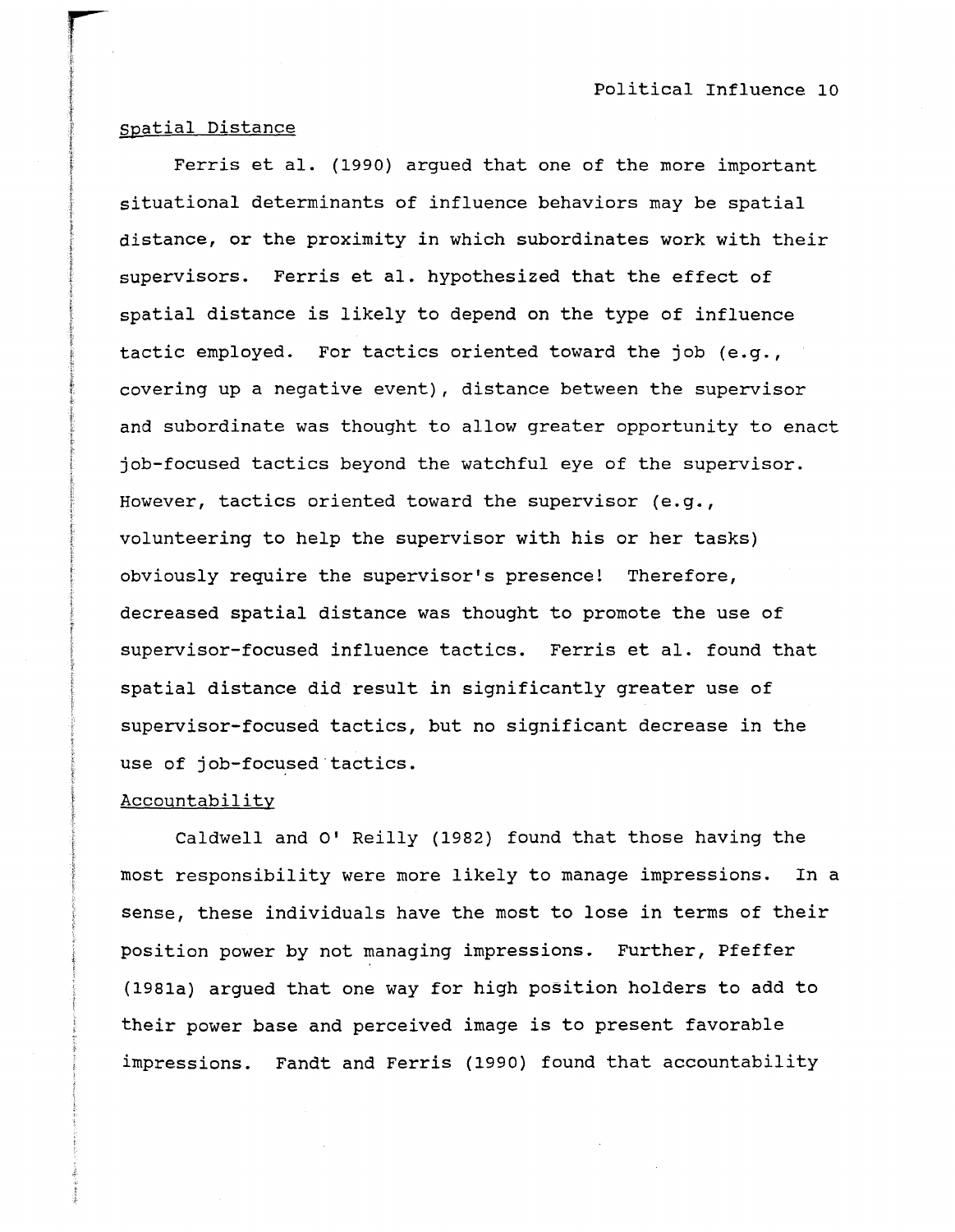interacted with ambiguity in the management of impressions. Those in conditions of high accountability and low ambiguity manipulated information more.

### Instrumentality

Ferris et al. (1989b) hypothesized that instrumentality was an important determinant of influence behavior. Those individuals perceiving an environment rewarding the use of influence tactics are more likely to be inclined to use such tactics. Conversely, those seeing little or even negative reinforcements for influence behavior may understandably be reluctant to use them. Janson and Von Glinow (1985) corroborated this when they argued that political behavior is most likely to occur when rewarded by the organization.

The nature of the environment in reinforcing political behavior, in addition to shaping the use of influence tactics, may also affect the way individuals perceive their environment. Those who perceive the organization environment as hostile to the use of influence behavior may see use of influence tactics as threats to their careers. On the other hand, individuals perceiving influence behavior as a means to enhance their career are more likely to see influence as an opportunity. Ferris et al. (1989b) argued that these politics perceptions, in turn, are likely to affect the individual's behavior (e.g., withdrawal) in the organization.

As suggested by Ferris et al. (1989b), the perceptions of the instrumentality of influence behavior, or whether political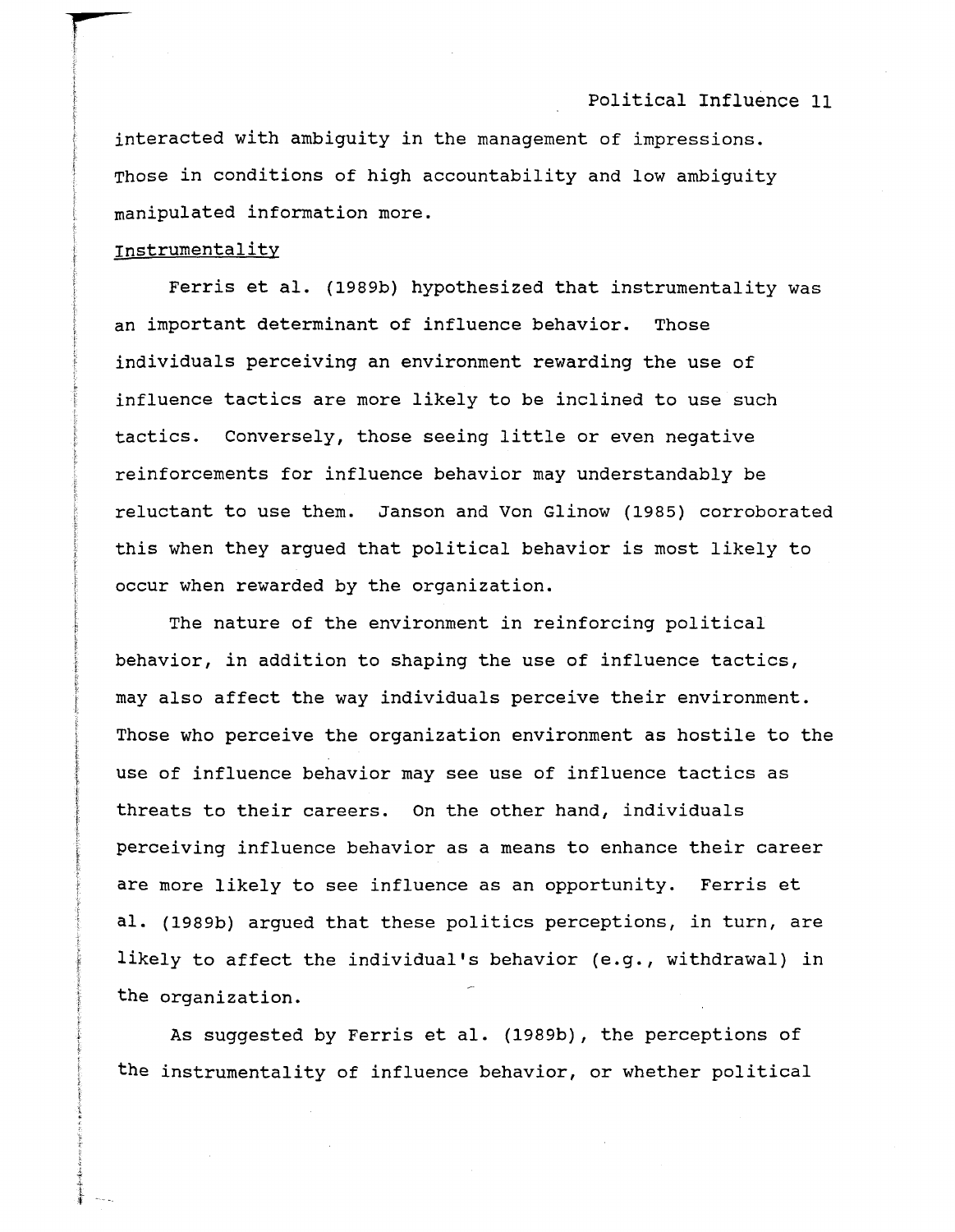influence is likely to be seen as an opportunity or threat, probably is molded by how one's supervisor's influence behavior is reinforced. Research by Weiss (1977, 1978) suggests that employees often model the work values and management styles of their supervisors. Given this, it stands to reason that when the supervisors' behavior is instrumental in aChieving valued outcomes, such behavior is more likely to occur.

The Role of Individual Differences

Just as the characteristics of the environment are likely to explain variance in influence tactics, differences between individuals also likely affect influence behavior. In fact, past work in the impression management area has identified several individual characteristics thought to affect influence behavior. Self-Monitoring

Those who possess the desire to manage impressions will undoubtedly require the ability to control their own behavior to be successful. Self-monitoring is a personality construct that concerns exactly this **--** the ability of individuals to monitor and control their behavior (Snyder, 1987). The individual high on self-monitoring is one who can carefully scan the environment for social cues, and modify their behavior accordingly. This is, obviously an important skill to the implementation of influence tactics.

Self-monitoring has received some empirical attention. Caldwell and 0' Reilly (1982), investigating situations in which decision-makers were faced with failure, found that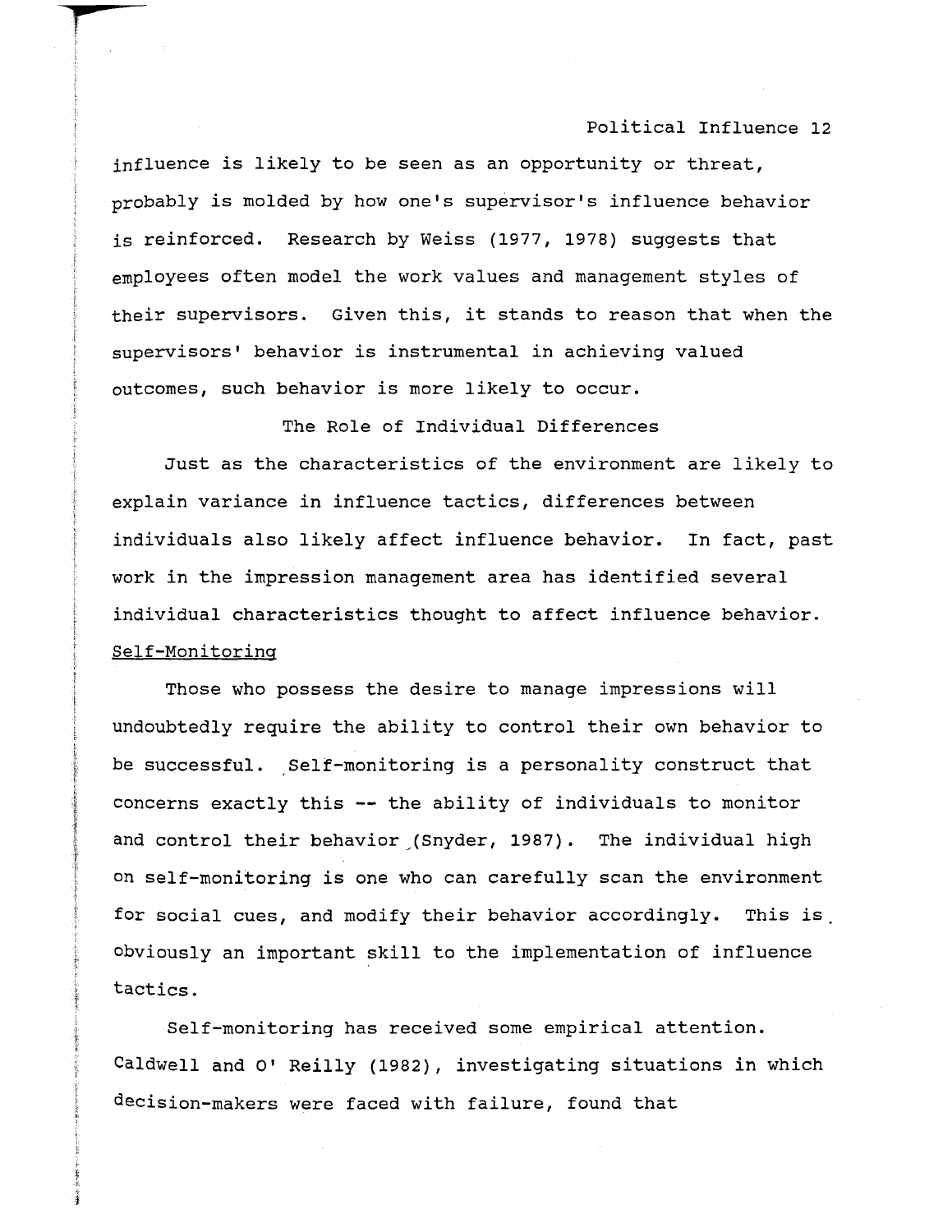self-monitoring significantly predicted the extent to which they engaged in opportunistic behaviors. Von Baeyer, Shirk, and Zanna (1981) found that self-monitoring predicted impression management tactics by applicants in the context of the interview. On the other hand, Ferris et al. (1990) found that self-monitoring showed some relationship with job-focused influence tactics, but no relationship with supervisor-focused tactics. Finally, Fandt and Ferris' (1990) results indicated that self-monitoring significantly predicted the use of information manipulation, particularly when accountability was high.

# Self-Attention

Self-attention refers to the extent to which individuals direct attention toward, rather than away from, themselves (Schlenker & Leary, 1982). Those that direct attention away from themselves can be expected to focus attention on others. Those concerned with other's thoughts, in turn, might be more motivated by this concern for others' impressions to manage these impressions (Fenigstein, 1979). Unfortunately, no empirical data is available on the role of self-attention in influence behavior. Thus, it remains an important area for future research. Social Anxietv

Social anxiety, as its name implies, represents the degree to which individuals experience anxiety when in the presence of others (Watson & Friend, 1969). A significant manifestation of this anxiety is the fear of negative evaluations from others (Leary, 1983). It is reasonable to expect that those fearing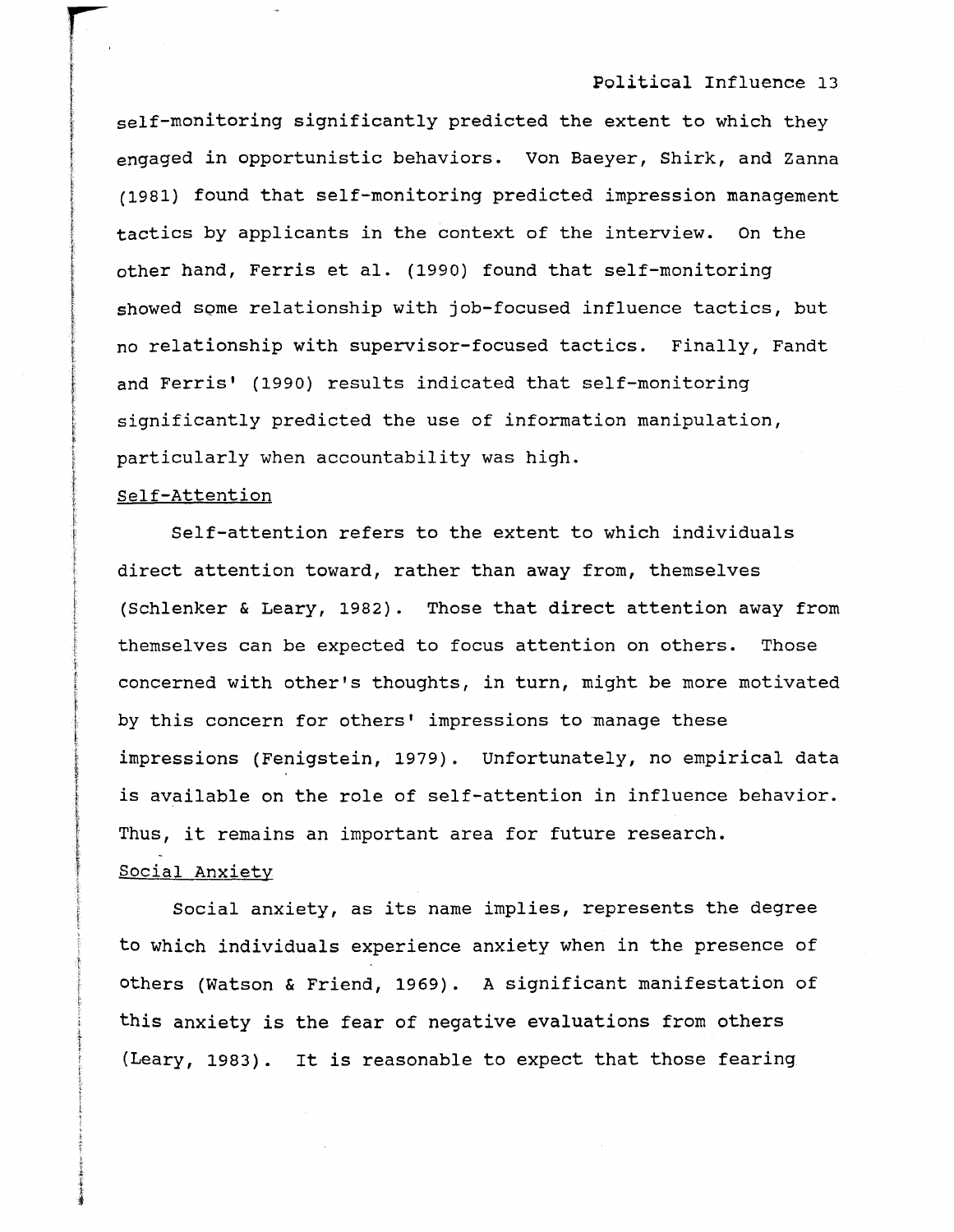negative evaluations from others will tend to be more motivated to manage these evaluations. Arkin, Appelman, and Burger (1980), in a series of studies, demonstrated that individuals high in social anxiety were more likely to attempt to present a favorable image of themselves. Thus, it appears that individuals afraid of negative evaluations by supervisors or co-workers may be more likely to avoid negative impressions by managing them. Machiavellianism

Machiavellians (Machs), after their namesake, are individuals who will do most anything to enhance their self-interests, including manipulation, lying, and exploiting the misfortunes of others (Christie & Geis, 1970). These behaviors obviously represent the dark side of influence behavior. Research supports that high Machs are more likely to manage impressions of others (Kauffmann & Steiner, 1968; Pandey, 1981; Pandey & Rastogi, 1979). Touhey (1973) has argued that Machiavellianism allows goal attainment only to those skillful enough to conceal their underlying motives. Perhaps supporting this hypothesis are results by Ferris et al. (1990) that found that subtle behaviors such as volunteering to help the supervisor led to higher performance ratings and resource provision while more obvious behaviors such as making the supervisor aware of one's accomplishments led to lower performance ratings and resource provision. The skillful gamesman is able to make a distinction between those likely to be effective and those likely to backfire. Further, it appears that the supervisor is able to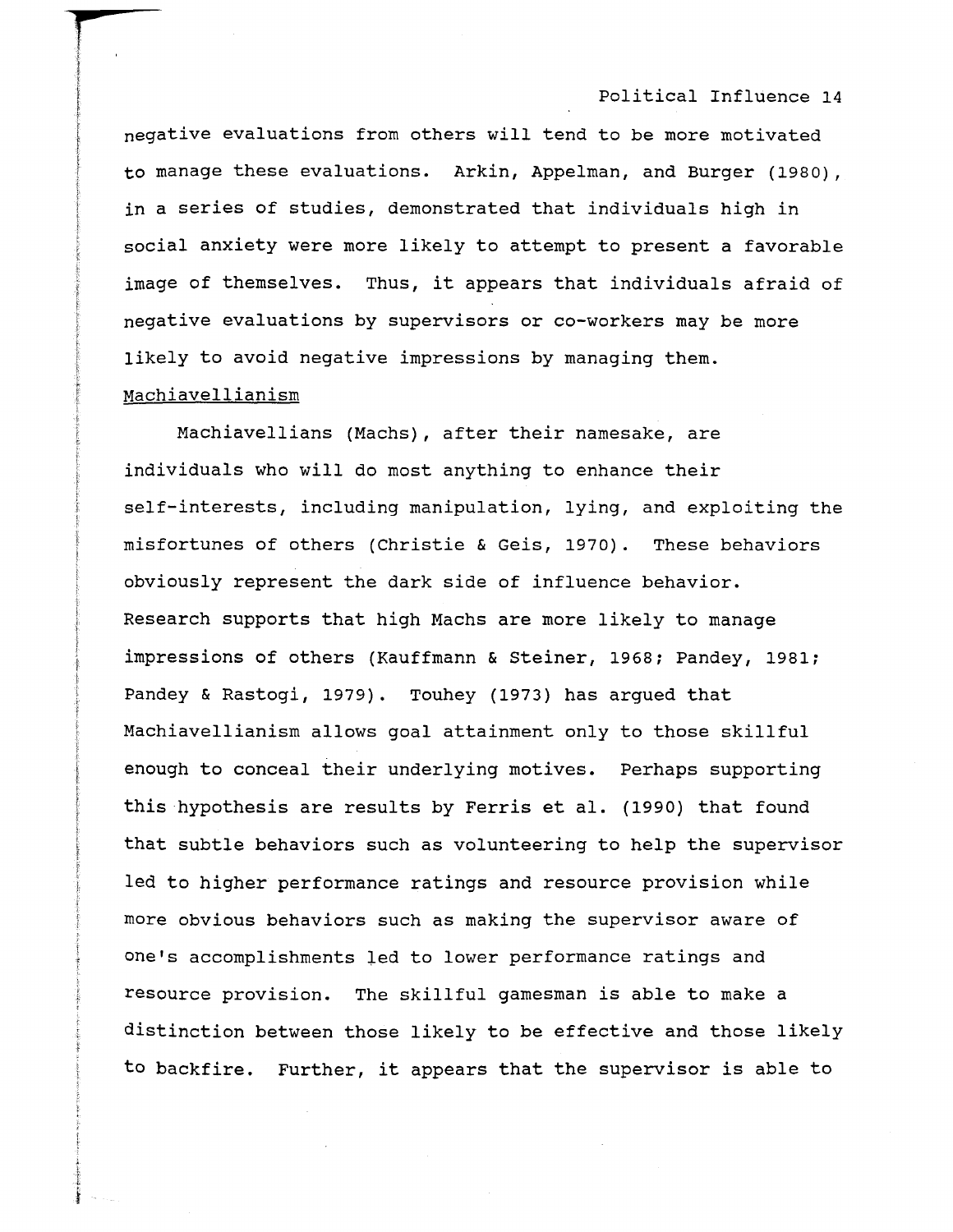make this distinction as well.

### LocUS of Control

r

One individual difference variable seemingly ignored by past researchers is locus of control. Ferris et al. (1989b) argued, following Bandura (1977), that those who fundamentally believe they can change their environment (internal locus of control) may be more likely to engage in influence behavior. Accordingly, individuals possessing an internal locus of control would be expected to be more likely to take the initiative in attempting to influence the impression others have of them. On the other hand, those with an external locus of control see themselves as helpless to external events, and would likely see any effort to manage impressions or influence others as futile. While the proposition may seem reasonable, empirical data is needed to test the hypothesis.

#### Gender

It is clear that women traditionally have operated from inferior power positions in most organizations (Kanter, 1977; Lips, 1981). Ragins and Sundstrom (1989) found that men consistently had greater access to resources for power (e.g., peer networks, mentors) than did women. How this power difference operates on the use of influence tactics is unclear. It may be that women, because they are in a weaker position of power, are more motivated to gain power and use influence tactics to this end. Ferris et al. (1989b) argued for these very power reasons that women are more likely to see their work environment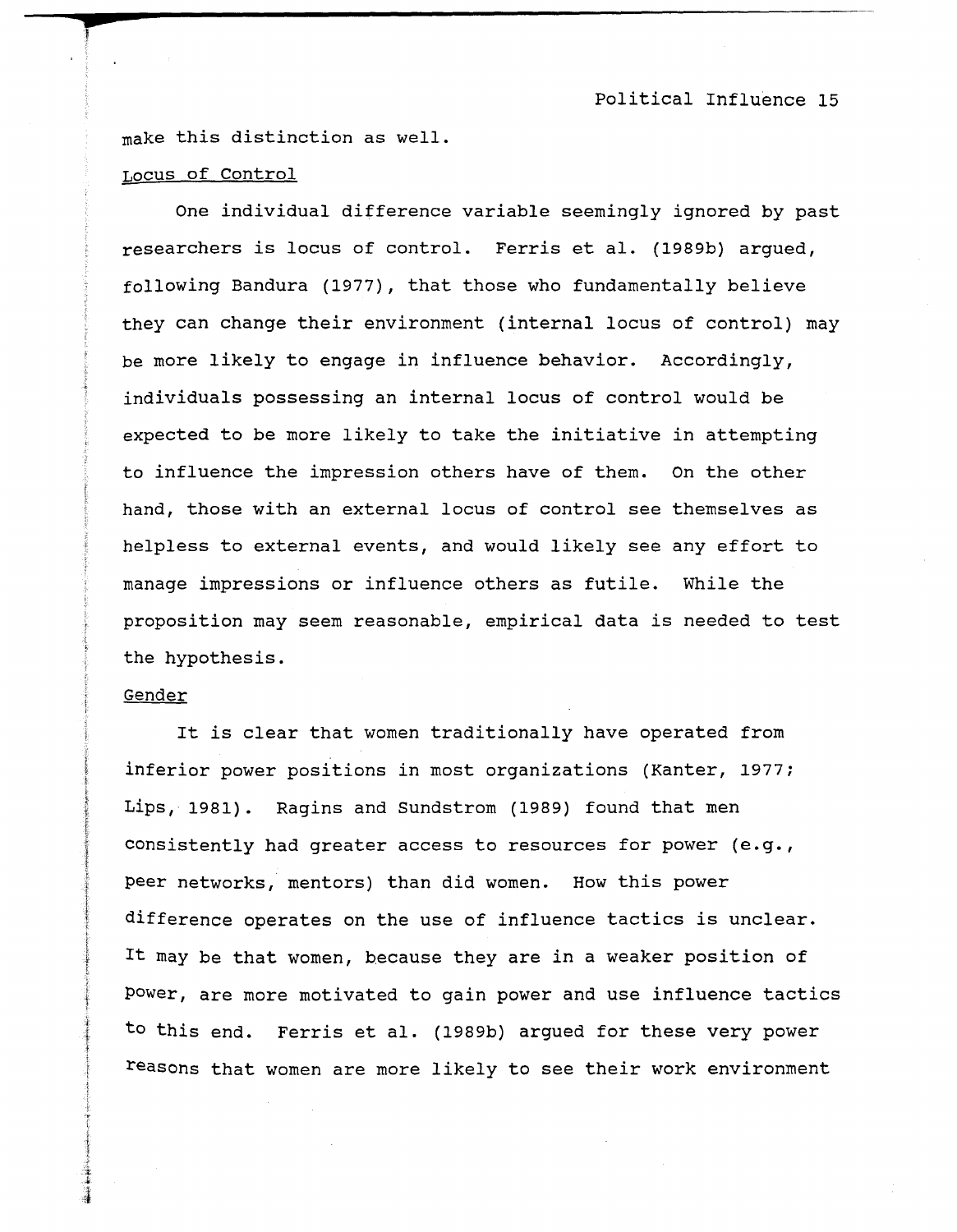as political. Although the relationship between politics perceptions and political behavior is unclear, it would be unusual for an individual to behave politically in an environment they perceive as apolitical.

There is some empirical evidence regarding gender effects on influence behavior. Von Baeyer et al. (1981) found that women presented themselves in a more feminine manner when the interviewer possessed such stereotypes about women ("women should be passive, attractive, not independent, and make coffee"). On the other hand, Dipboye and Wiley (1977) found that moderately aggressive female applicants were rated as favorably as moderately aggressive males, and that passive males and females were rated equally negatively by college recruiters. From the perspective of the evaluator, two studies have shown that there is a self-matching bias in performance ratings. Surprisingly, however, both studies found that managers rated same sex subordinates lower than opposite sex subordinates (Izraeli, 1987; Rose & Stone, 1978).

#### Age

Ferris et al. (1990) argued that age was likely to negatively predict the use of influence tactics. Several studies have reported that a greater degree of influence behavior is perceived to take place at higher levels in the organizational hierarchy '(e.g., Gandz & Murray, 1980; Madison, Allen, Porter, Renwick, & Mayes, 1980), and one could reasonably assume that Position in the hierarchy is positively related to age. However,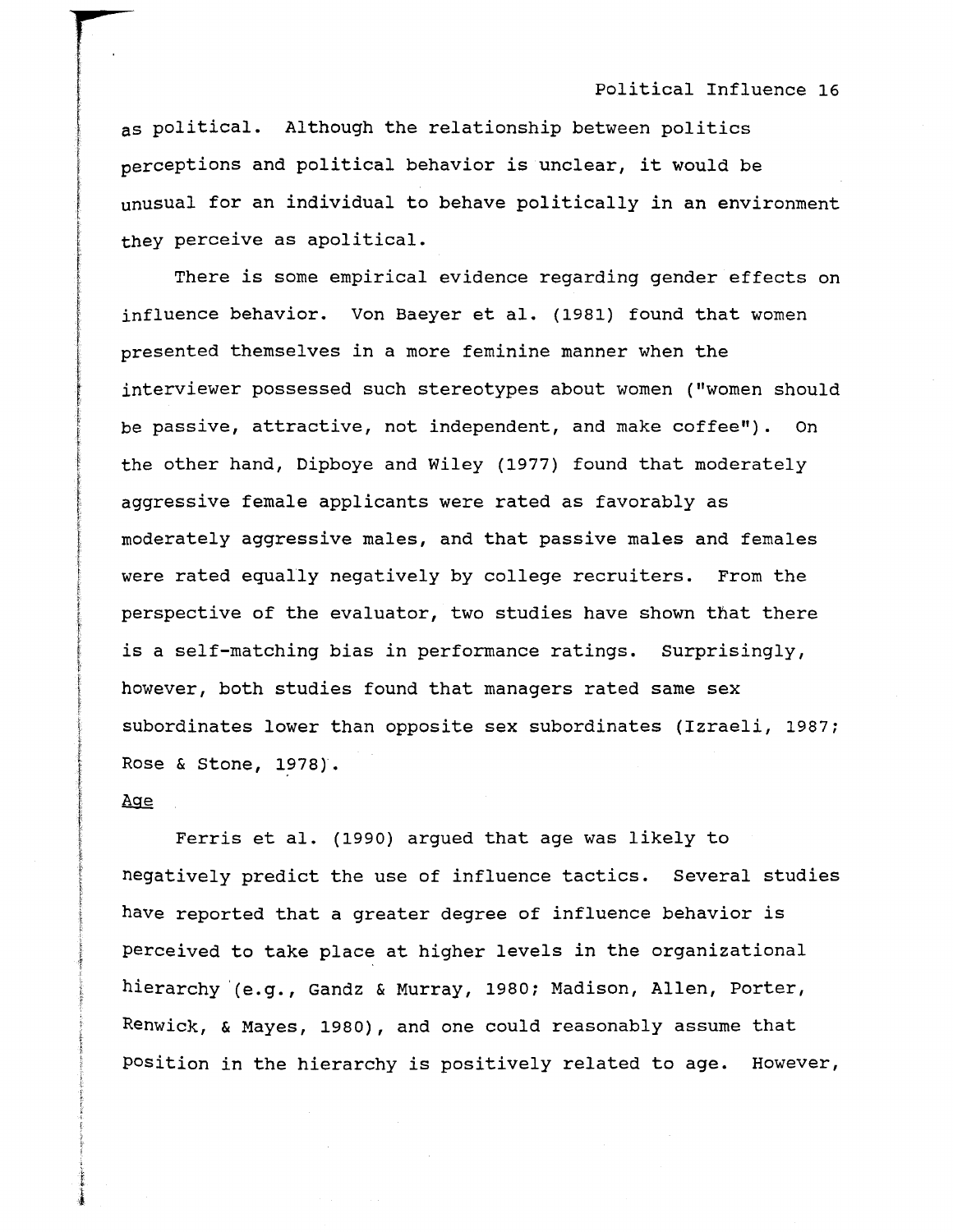research by Kipnis and his colleagues (e.g., Kipnis et al., 1980) would lead one to infer that different tactics of influence are employed in different situations and levels in the organization. Thus, whereas older employees might engage in influence tactics, it is reasonable that they would engage more in the use of direct, logical reasoning approaches than using manipulative, ingratiating types of tactics. However, in the Ferris et al. (1990) study, age failed to predict the use of either job-focused or supervisor-focused influence tactics.

Consequences of Political Influence for P/HRM Activities

Research recently has begun to examine the role of political influence in a number of P/HRM activities, including personnel selection, performance evaluation, promotion and career mobility systems, the feedback process, and compensation decisions and activities.

# Personnel Selection

Personnel selection has been a rich area for research on political influence. A useful way to classify research on impression management is by who is doing the managing. Most attention has focused on influence behavior by the applicant, although there has been some attention to how politics might affect managerial selection decisions. In general, almost all research has been conducted on the employment interview. Because of the face-to-face contact and interpersonal dynamics of the interview, this is not surprising. Accordingly, much of the following review focuses on the interview, although as Knouse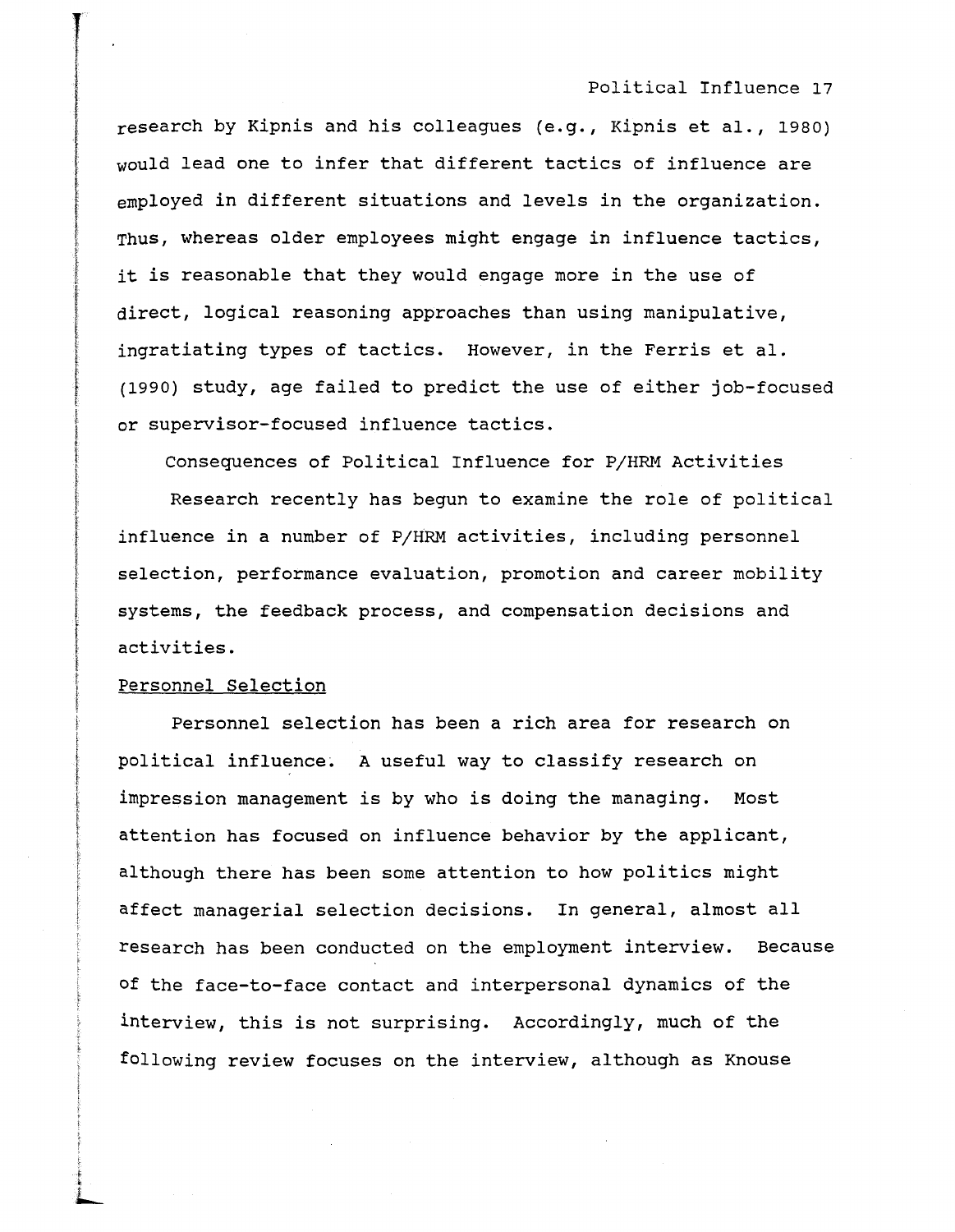(1989) pointed out with the letter of recommendation, the interview is not the only area of the selection process subject to influence behavior.

Applicant impression manaqement. Practitioners in the selection area have long recognized that there is a strong incentive on the part of applicants to actively manage the impressions selection decision-makers form of them. **It** has been a relatively recent development, however, that researchers investigating selection decisions, particularly the interview, have systematically examined the effect of impression management on selection decisions. Some theoretical works have appeared on the role of impression management in the selection process. For example, Jones and Pittman (1982) and Tedeschi and Melburg (1984) developed taxonomies regarding specific types of behaviors applicants engage in to manage impression in the interview. Tedeschi and Melburg distinguished between assertive (positively projecting a strong image) and defensive (excuse-making and rationalization) influence behaviors. The authors further distinguished between tactical (short-term) and strategic (long-term) focused behaviors. One assertive strategic behavior that has received considerable empirical support is the effect of physical attractiveness (including grooming and attire) on interviewer decisions (Beehr & Gilmore, 1982; Cash, 1985; Dipboye, Arvey, & Terpstra, 1977; Forsythe, Drake, & Cox, 1985; Gilmore, Beehr, & Love, 1986). Gilmore and Ferris (1989b) provided an overview of research on this and the other dimensions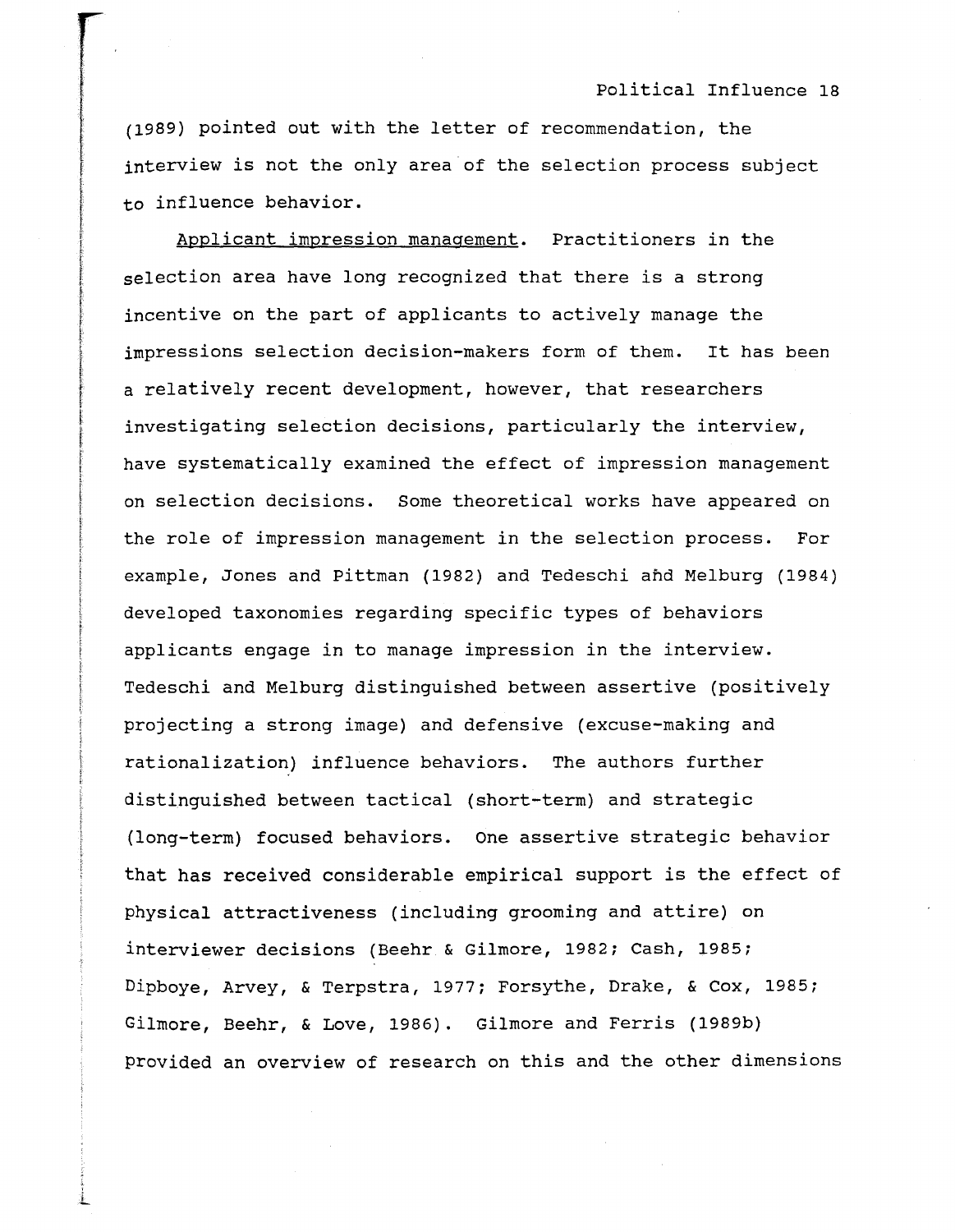of Tedeschi and Melburg's taxonomy.

It is clear that, in general, impression management by applicants influences interviewer judgments. Virtually every study that has examined impression management in the interview has found an effect. In fact, in a recent study, impression management techniques were found to have a much more powerful effect on interviewer judgments than objective qualifications (Gilmore & Ferris, 1989a).

What may be more important to explore is that different types of influence tactics appear to lead to different outcomes. Baron (1989) recognized this when he argued there is a "too much of a good thing" effect in terms of applicant influence strategies. While the use of impression management may lead to higher evaluations, there is a point at which there is overkill. For example, Baron (1986, 1989) found that both pleasant scent and being well-dressed improved interview judgments when used alone, but when used together led to lower evaluations than causal attire and no scent. Baron's empirical findings are consistent with what common sense would tell us. For example, smiling and eye contact has been found to lead to higher interviewer evaluations of job candidates (Forbes & Jackson, 1980; Imada & Hakel, 1977). However, those individuals that never cease to smile or continually stare at the interviewer would obviously not be highly evaluated!

Managing the perceived similarity between the interviewer and applicant appears to be an important tactic. Baskett (1973),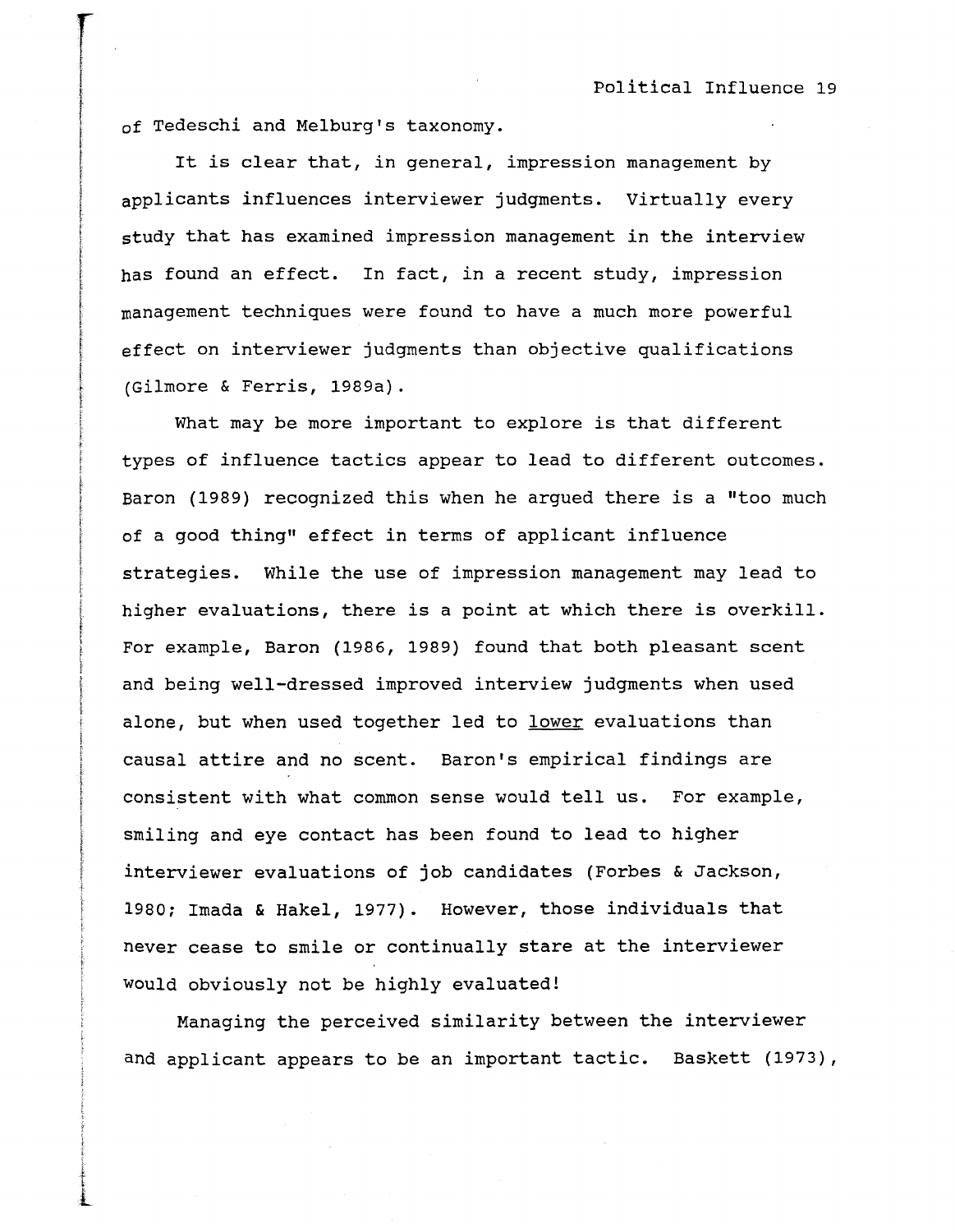Frank and Hackman (1973), and Schmitt (1976) all reported that similarity between interviewer and interviewee favorably affected interviewer evaluation of the applicant. Applicant strategies such as agreeing with comments made by the interviewer to promote perceived similarity do seem to improve interviewer evaluations of the applicant. An interesting example of how this similarity process operates is found in the previously cited work of von Baeyer et al. (1981). To review, they found that female applicants attempted to present themselves in a more feminine manner when they knew the interviewer held traditional stereotypes of women. Thus, managing similarity may extend to matching oneself to particular stereotypes.

Interestingly, it appears that, in general, controlling types of influence tactics (dominance, self-promotion, etc.) lead to job applicants being more successful in the interview than applicants who engage in more submissive or passive influence tactics (Dipboye & Wiley, 1977, 1978; Kacmar, Delery, & Ferris, 1990; Tullar, 1989). This runs contrary to conventional wisdom that argues being deferential and tractable to the interviewer is important. On the contrary, it appears that those who "toot their own horn" are the ones that get ahead in the interview, perhaps due to the expectations in this context.

Impression manaqement by selection decision-maker. Up to this point we have dealt only with the applicant side of influence behavior. However, it is important to note that the interviewer or selection decision-maker may also be motivated to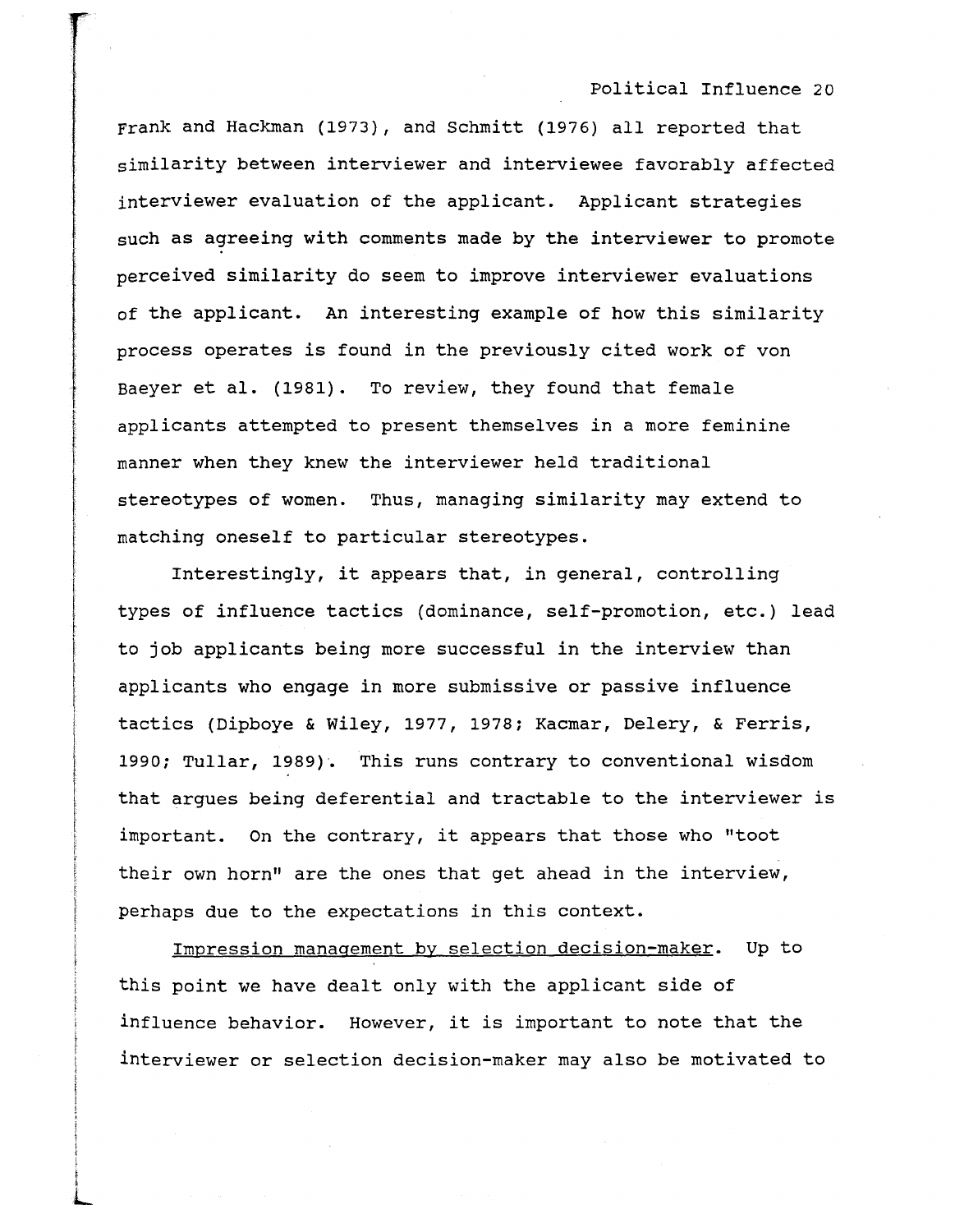employ, and in fact actively use, influence tactics. As indicated earlier, Gilmore and Ferris (1989b) have argued that managers may prefer individuals similar to themselves. The motive behind this may be political. Perhaps managers like individuals similar to themselves because this allows them to build coalitions and contribute to their own power base. While this does not imply that managers will actually use influence tactics in the selection process, it does suggest that political motives may underlie selection decisions. Wanous (1989) reviewed several studies that found what recruiters say, and how they say it, is important in determining whether the applicant accepts or rejects an offer. The fact that the organizational impressions interviewers projected consistently influenced applicants job choices provides a strong incentive for recruiters and interviewers to use impression management techniques. However, future research needs to address the extent to which interviewers actually do so.

Manaqing the impression of fit. The significant relationship between perceived similarity and interviewer evaluations was reviewed earlier. Perhaps one of the more important goals of those using influence tactics in the selection process is to increase the evaluator's perception of the fit between the applicant and organization. In concept, this transcends similarity between the interviewer and interviewee to similarity between the applicant and the organization's culture. It may be that the specific influence tactics used depend on the